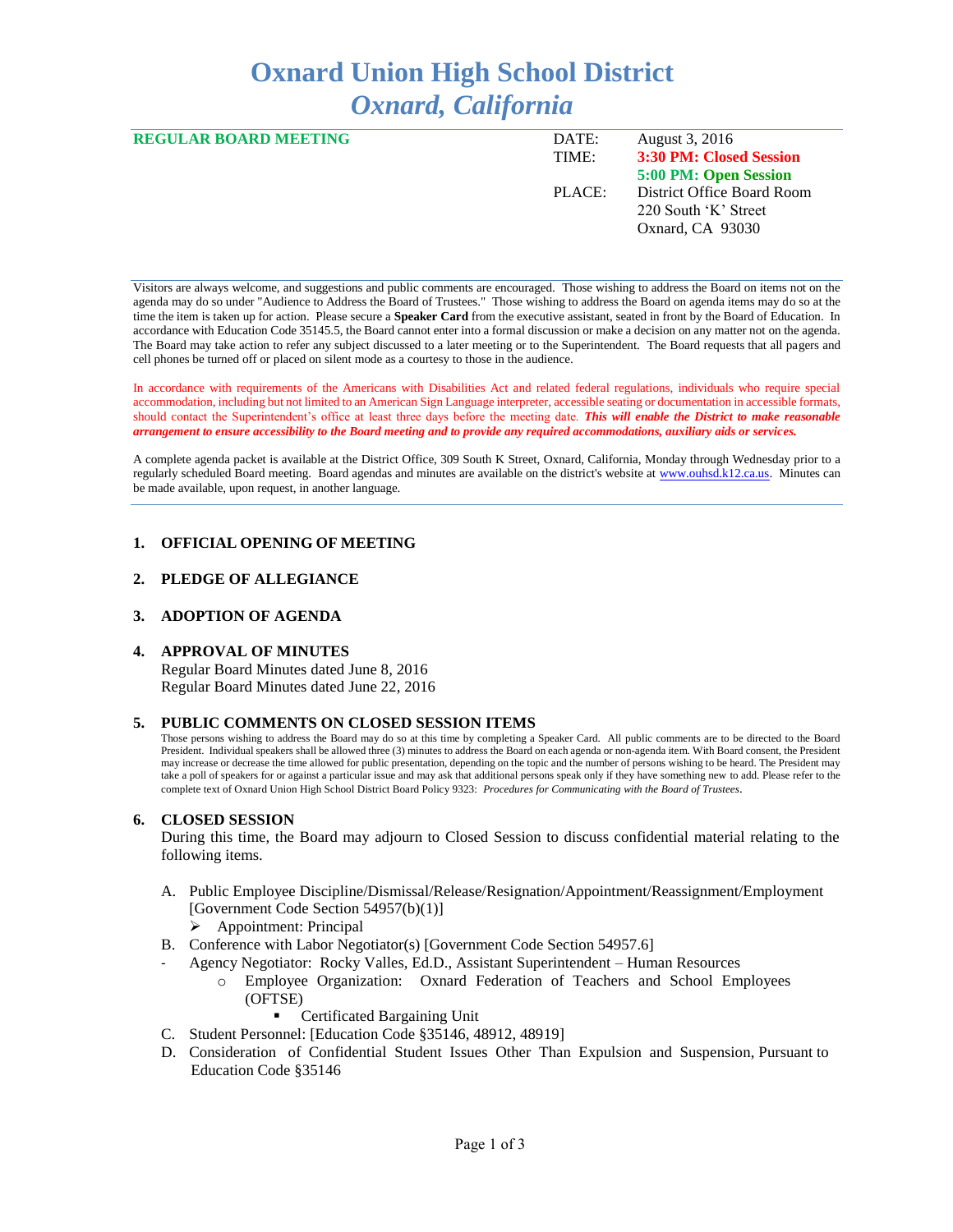Board Meeting Agenda August 3, 2016

- E. Conference with Real Property Negotiator (Govt. Code § 54956.8) PROPERTY: 50-acres of 107.25 acres located at or near 1825 Camino del Sol, Oxnard, CA (southeast corner of N. Rose Ave. and Cesar Chavez Dr.) Ventura County Assessor Parcel No. 214-0- 020-595 AGENCY NEGOTIATOR: Steve Dickinson, Asst. Superintendent Admin. Services NEGOTIATING PARTIES: Brian Edward Maulhardt, as Trustee of the Brian Edward Maulhardt Children's Support Trust UNDER NEGOTIATION: Price and terms of payment
- F. Conference with Real Property Negotiator (Govt. Code § 54956.8) PROPERTY: An approximate 5-acre portion of 49.36-acre Bell Ranch Property (agricultural property adjacent to Rancho Campana High School); Ventura County Assessor Parcel No. 156-0-180-385 AGENCY NEGOTIATOR: Steve Dickinson, Asst. Superintendent Admin. Services NEGOTIATING PARTIES: City of Camarillo UNDER NEGOTIATION: Price and terms of payment CONFERENCE WITH LEGAL COUNSEL-ANTICIPATED LITIGATION
- G. CONFERENCE WITH LEGAL COUNSEL-ANTICIPATED LITIGATION Initiation of litigation pursuant to Govt. Code § 54956.9(d)(4): 2 cases

# **7. RECONVENE IN PUBLIC: REPORT ON CLOSED SESSION ACTION**

# **8. RECOGNITION:**

A. Introduction of Newly Hired Assistant Principals

## **9. PUBLIC COMMENTS TO ADDRESS THE BOARD OF TRUSTEES**

Those persons wishing to address the Board may do so at this time by completing a Speaker Card. All public comments are to be directed to the Board President. Individual speakers shall be allowed three (3) minutes to address the Board on each agenda or non-agenda item. With Board consent, the President may increase or decrease the time allowed for public presentation, depending on the topic and the number of persons wishing to be heard. The President may take a poll of speakers for or against a particular issue and may ask that additional persons speak only if they have something new to add. Please refer to the complete text of Oxnard Union High School District Board Policy 9323: *Procedures for Communicating with the Board of Trustees.*

# **10. SUPERINTENDENT'S REPORT**

# **11. CONSENT CALENDAR**

## **Administrative Services**

- A. Consideration of Approval of Purchase Orders and Direct Pays, June 13 July 21, 2016
- B. Consideration of Approval of Donations, June 14 July 25, 2016

# **Educational Services**

- C. Consideration of Approval of 2016 Oxnard Union High School Graduates
- D. Consideration of Approval of Quarterly Report on Williams Uniform Complaints for 4<sup>th</sup> Quarter, April 1, 2016 – June 30, 2016
- E. Consideration of Approval of Memorandum of Understanding between Oxnard Union High School District and Ventura County Office of Education (VCOE) – Regional CTE Incentive Grant Consortium
- F. Consideration of Approval of Agreement between Oxnard Union High School District and Dr. Allyson Tintiangco-Cubales/Community Responsive Classrooms for Professional Learning

## **Human Resources**

- G. Consideration of Approval of Certificated and Classified Personnel
- H. Consideration of Approval of Renewal of Internship Credential Program Agreement between National University and Oxnard Union High School District